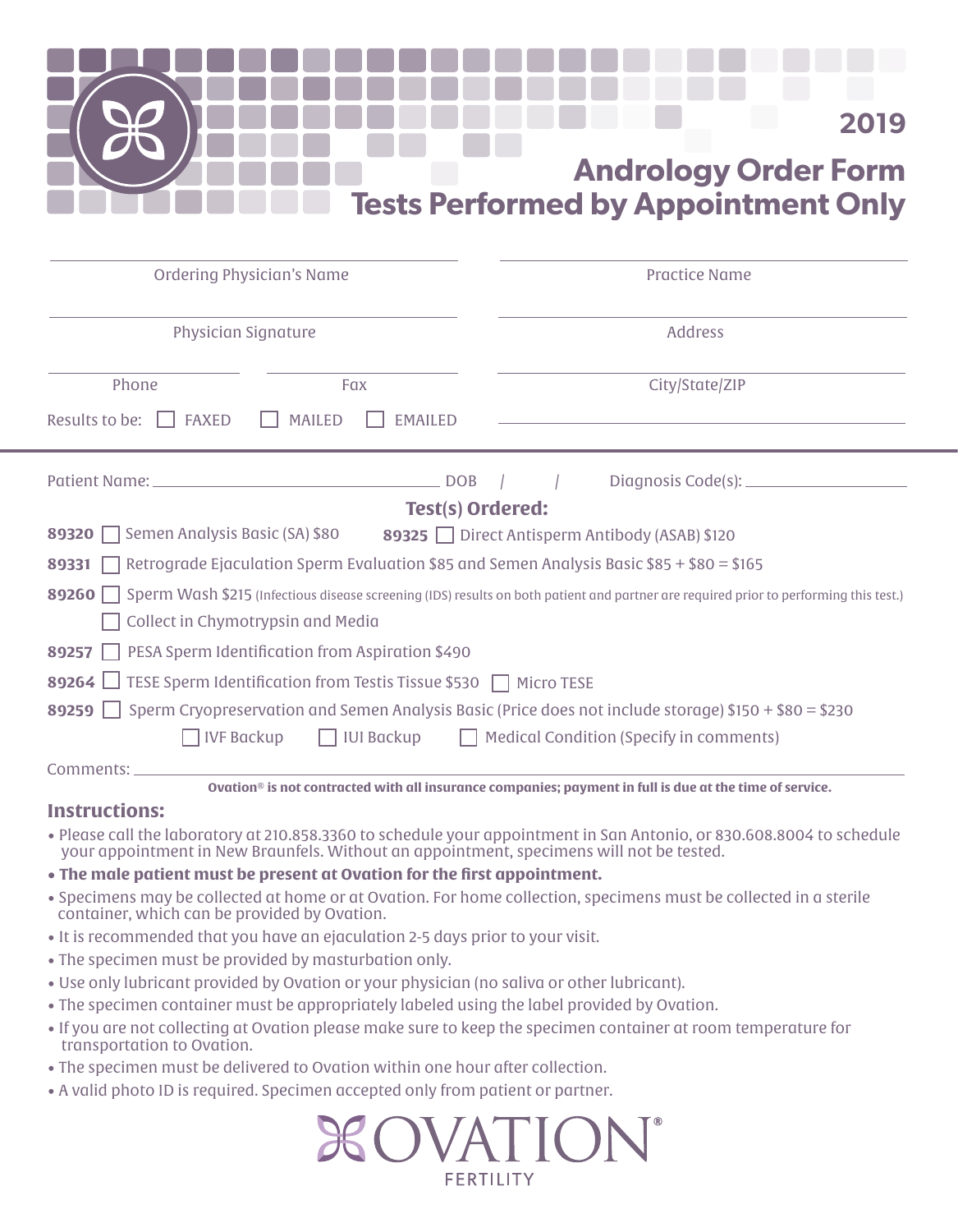### **Ovation Fertility San Antonio**

18707 Hardy Oak Blvd, Suite 511 San Antonio, Texas 78258 210.858.3360 210.858.3336 (Fax)



Follow signs for Texas 1604 Loop W and merge onto TX-1604 Loop W. Take the exit toward Stone Oak Pkwy/Voigt Drive. Merge onto N Loop 1604 E/North Loop 1604 W. Turn right onto Hardy Oak Blvd. Our building is on the corner of Sonterra and Hardy Blvd.

## **Ovation Fertility New Braunfels – Andrology Lab**

705 Generations Drive, Suite 102 New Braunfels, Texas 78130 830.608.8004 830.620.9077 (Fax)



From I-35 North in New Braunfels, exit at 306/Creekside Crossing and turn right (east). Continue on Creekside Crossing past the Creekside shopping complex. Turn left (north) on FM 1101 at Resolute Health Hospital. Continue on FM 1101, then turn right onto Generations Drive and enter the first driveway on your left. The TFC/Ovation Fertility office is in the first building, in Suite 102, accessible through the courtyard area.